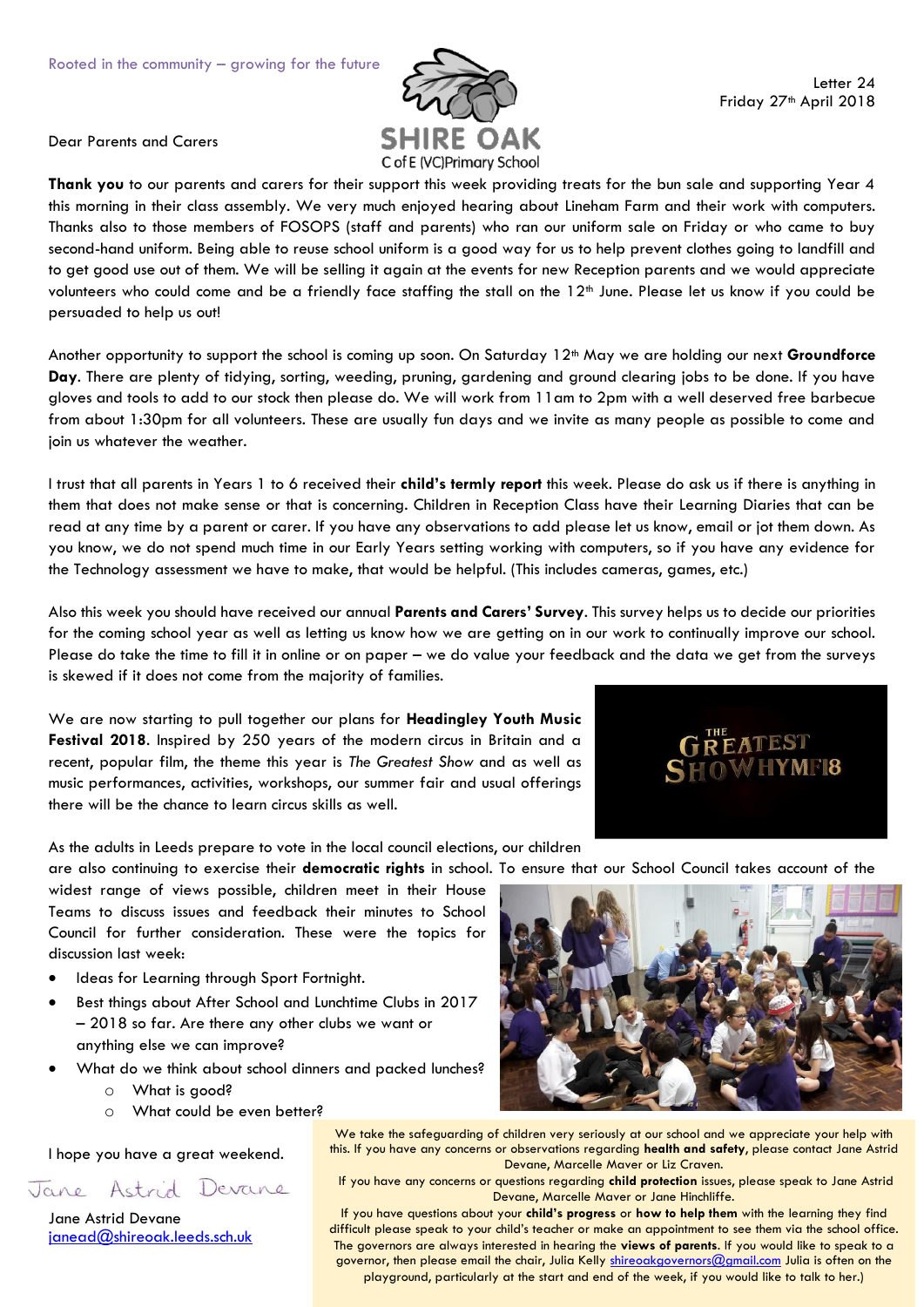



## SMS Target Open Day

Saturday 12 May 2018 11:00am-1:30pm

## Free Instrument Loan, Reduced Feesand Discretionary Bursaries available

Dear Parent/Carer,

Is your child interested in learning an instrument? Saturday Music School at Leeds College of Music is running a course called SMS Target in partnership with Leeds Music Education Partnership. The course provides high-quality music tuition for children between the ages of 9 and 12 years.

Lessons are available for the following instruments: oboe, bassoon, viola, cello, double bass, trombone and tuba. Instruments for children attending a Leeds School or Academy are available to borrow free of charge from ArtForms.

Children who join SMS Target will benefit from a carefully designed morning of music making including lessons, workshops, and ensembles, all whilst having fun, building confidence and making new friends. Lessons run from 10:00am - 12:45pm on Saturdays during term time.

For students attending a state school or academy in Leeds, there is a 50% reduction in fees (actual amount payable £22 per month over 10 months). Fees can be paid in instalments and discretionary bursaries are available. In addition, there are a number of scholarships available for children who show particular musical talent but whose families might find the cost of fees difficult to meet.

We are offering an open day on Saturday 12 May 2018 for families who think they might be interested in joining us. During the open day, you and your child will be able to experience a taster workshop, meet the staff and students, and have a tour of the fantastic facilities on offer. To book your place, please visit our website [https://www.lcm.ac.uk/courses/junior-lcom/sms-target-9-12-years/.](https://www.lcm.ac.uk/courses/junior-lcom/sms-target-9-12-years/)

We look forward to seeing you.

K P Gourlay

**Karen Gourlay** Head of Junior LCoM

[K.Gourlay@lcm.ac.uk](mailto:K.Gourlay@lcm.ac.uk) 0113 222 3449